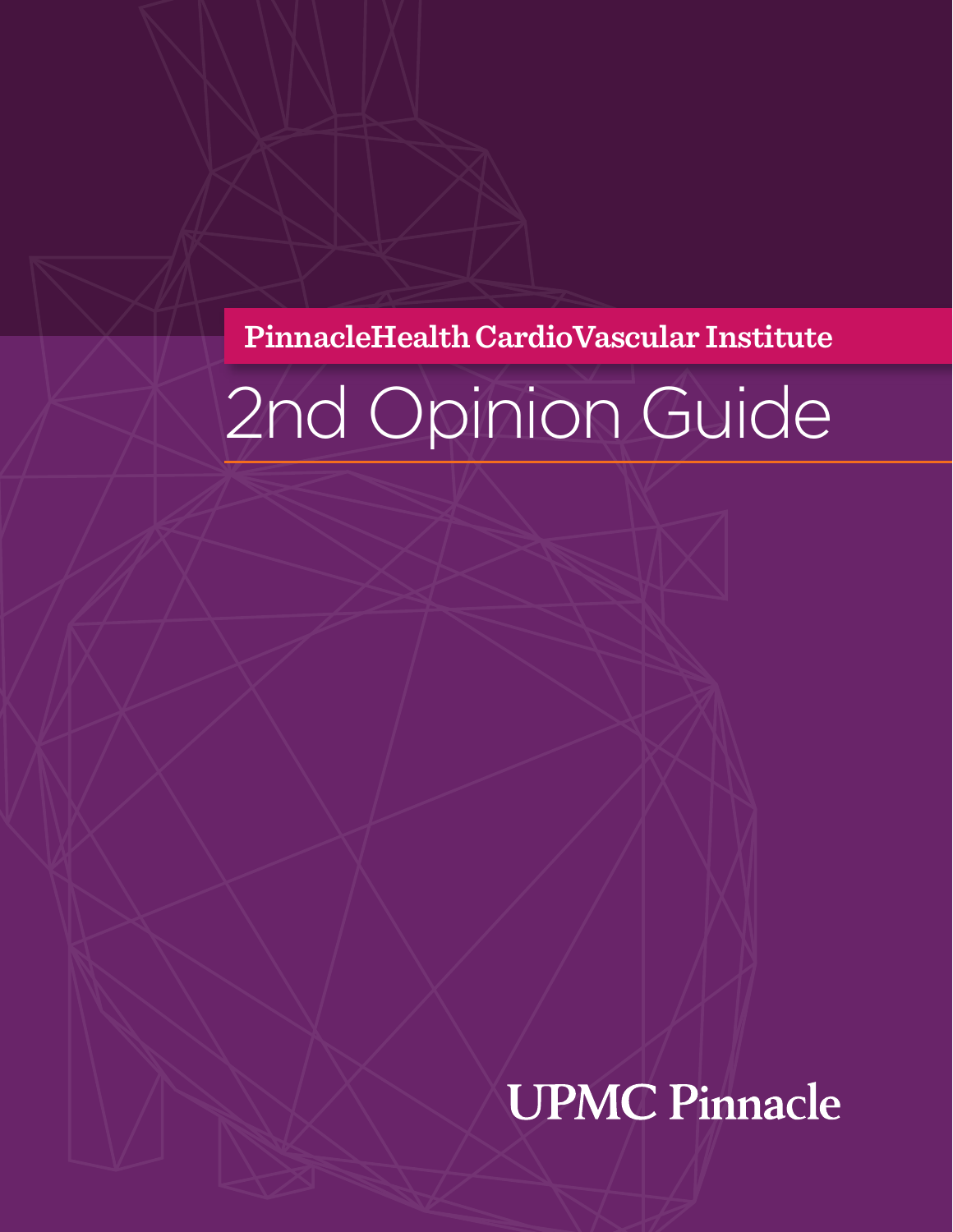Getting a diagnosis for a heart condition can be stressful and overwhelming. It is important to have a doctor you trust. A doctor you are comfortable with and can help you along the way.

#### **What is a 2nd opinion?**

You may want to know as much as possible if you are diagnosed with a heart condition. Some people want to talk with a different doctor to get more input. You may want to confirm your diagnosis and treatment options. This is called a 2nd opinion.

## **Why should I consider a 2nd opinion?**

#### You may ask for a 2nd opinion if:

- You've been told you have a rare or life-threatening condition
- You need further information or clarity about your diagnosis
- You have multiple medical issues
- You want treatment that is more aggressive
- Your treatment options vary widely in cost
- You're not responding to a treatment or surgery as expected
- You are not confident in the care of your current doctor
- Your insurance requires a 2nd opinion

You may not feel comfortable asking for a 2nd opinion. You may think it is not respectful to your current doctors. It is perfectly normal to want to ask for a 2nd opinion. You are in charge of your health care decisions. You need to be comfortable with any treatment decision you make.

"It's important for patients and physicians to have a common goal of care. If they don't match up, if the treatment isn't as aggressive as you'd like, then look for that second or third opinion," says **Hemal Gada, MD**, interventional cardiologist and medical director of structural heart at PinnacleHealth CardioVascular Institute.

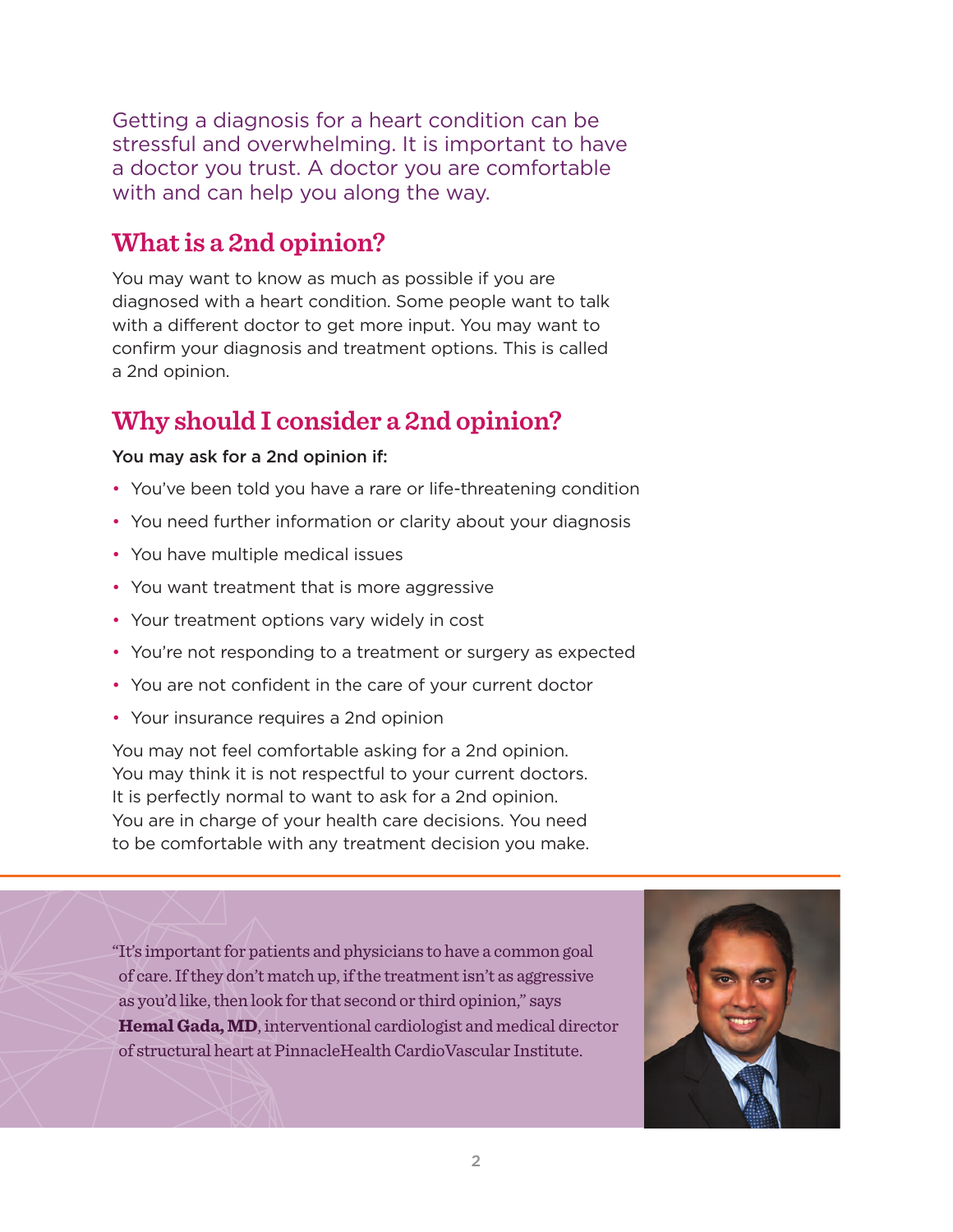

*"They gave my son hope, they gave my family hope, and evidently looking at my record, they realized there was something they could do. I owe UPMC Pinnacle my life,"* SAYS FURMAN.

## **How do I find a specialist for a 2nd opinion?**

- Start by asking your primary care doctor for a recommendation.
- Check with family and friends. They may have been treated with the same condition or know someone who has needed care.
- Contact societies for the specialty you need help with. Cardiac groups, such as the American College of Cardiology and the Society of Thoracic Surgeons, have a list of doctors and can tell you about the quality of their care.
- Ask your health insurer about specialists in the network.



"An advantage of our heart program is that we have a comprehensive center with numerous options we can offer our patients. There's no cookie-cutter approach," says **Mubashir Mumtaz, MD, FACS, FACC**, chief of cardiovascular and thoracic surgery at PinnacleHealth CardioVascular Institute.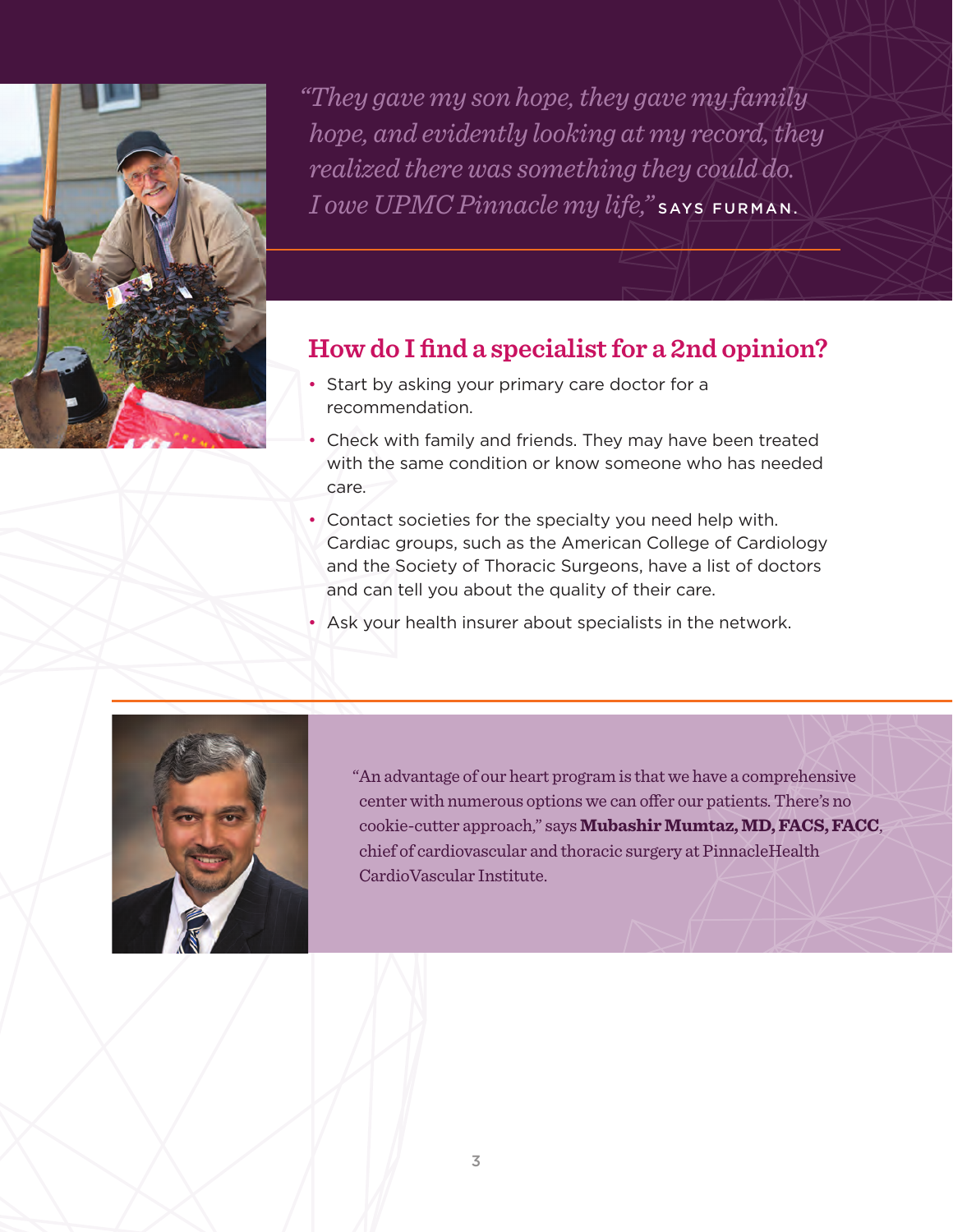#### **What should I do before my appointment?**

- Check with your health insurance company to confirm that the plan will pay for a 2nd opinion.
- Let your current doctor know your intentions to get a 2nd opinion. Most doctors understand patients' rights to another opinion and welcome the opportunity for you to make the most informed medical decision.
- Gather any necessary medical records from your doctor in advance so you can share the information with the specialist you will see. Your current doctor must provide your medical records to you, but may charge you for copies.
- Confirm that the doctor from whom you are seeking the 2nd opinion is at least the same level of expertise as your current doctor.
- Check with the specialist's office you will be visiting for the 2nd opinion if the medical records are needed in advance of your appointment.
- Research your condition and treatment options in advance, outlining any questions you have.
- Plan to bring a friend or family member to the appointment to listen, take notes, and to bring up questions based on what you learn.

"PinnacleHealth CardioVascular Institute is a one-stop shop for cardiovascular services. Our team of specialists works closely together—collaborating to offer the latest options for your diagnosis," says **William Bachinsky, MD, FACC, FSCAI**, interventional cardiologist and director, cardiovascular interventional program at PinnacleHealth CardioVascular Institute.

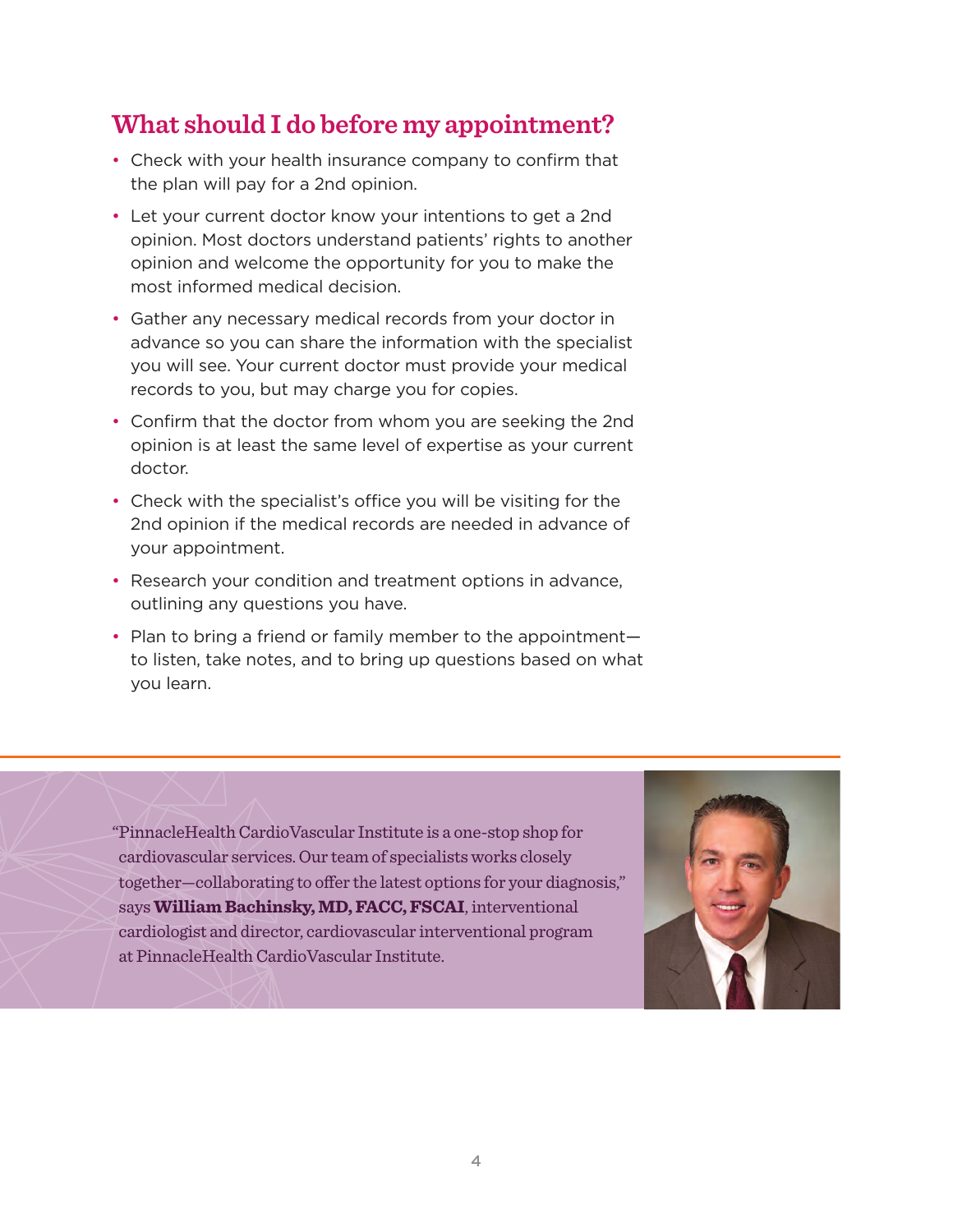

*"Finding the right team of physicians can take time, but it was worth the wait*," SAYS JEN.

## **What should I ask during my appointment?**

A 2nd opinion can help you make the most informed decision. Bring a notepad and list of questions to the appointment. Some sample questions:

| Q. Could there be a different<br>diagnosis?                            | А. |
|------------------------------------------------------------------------|----|
| Q. Is there another explanation<br>for my condition?                   | Α. |
| Q. Are there any additional tests<br>I should have?                    | Α. |
| Q. What are my treatment options?                                      | Α. |
| Q. What happens if I wait or don't<br>receive treatment?               | A. |
| Q. Are there side effects to the<br>treatment?                         | Α. |
| Q. What are the risks of the treatment<br>options?                     | A. |
| Q. How long is the recovery period<br>for each option?                 | Α. |
| Q. What are the expected outcomes<br>for each option?                  | Α. |
| Q. How much will the treatment cost?<br>Is it covered by insurance?    | А. |
| Q. How soon can I have my procedure<br>if I want treatment right away? | Α. |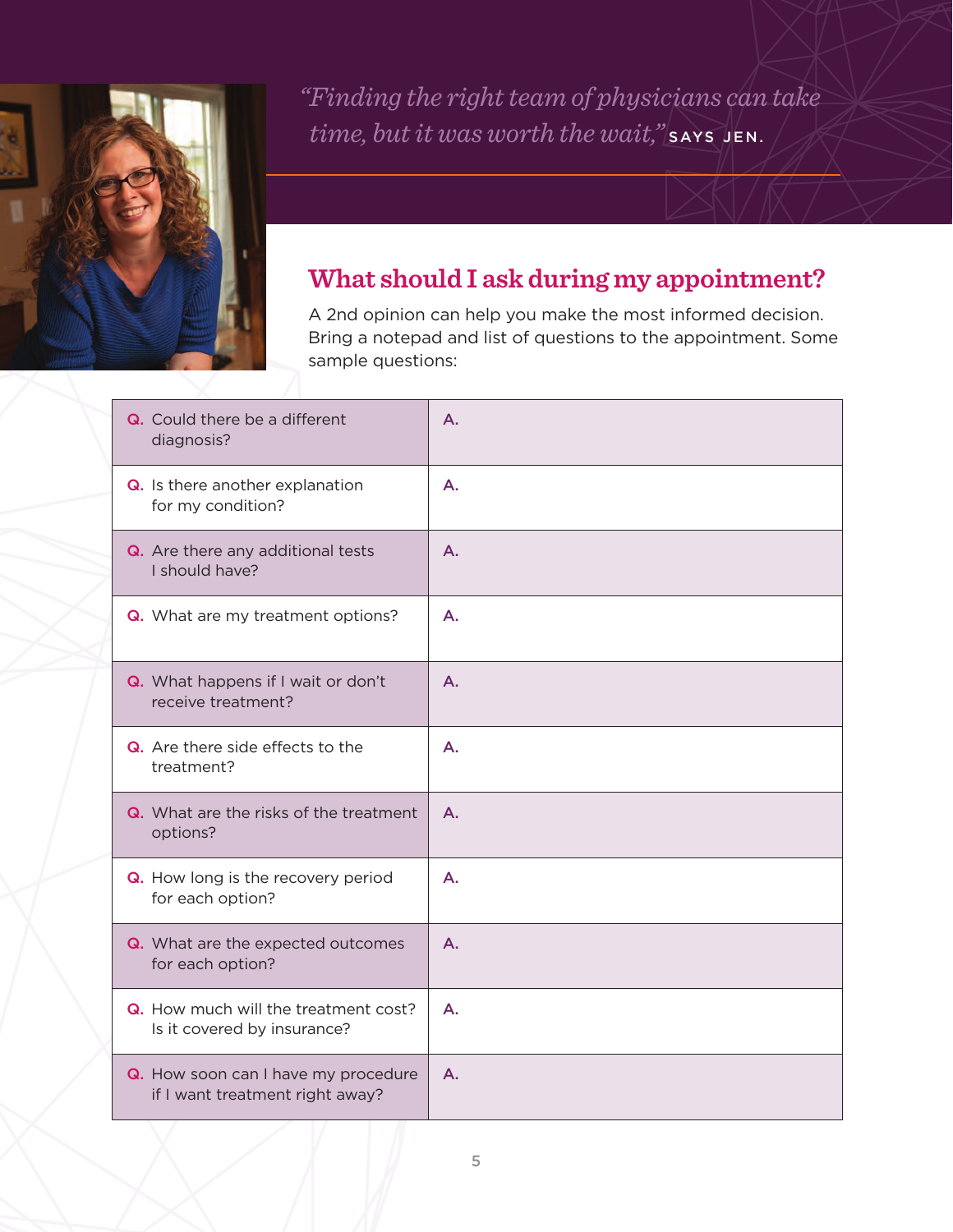

**Notes**

*"We need to pay attention and not hesitate to seek medical help when we need it,"* SAYS DONNIE.

# **The First Place for a 2nd Opinion**

To request a 2nd opinion from **PinnacleHealth CardioVascular Institute** complete the form online at **UPMCPinnacle.com/2ndOpinion** or call **717-920-4442**.

#### **What to Expect**

Once you submit our online form or call our office, you will talk to a member of our scheduling team. Our representative will ask you questions as well as assist in gathering pertinent medical records similar to what we gather for our new patients. These questions may include:

- Background information about you
	- –Contact information
	- –Primary Care Physician
	- –Insurance
- Prior imaging studies
- Name of the physician who provided the first opinion on your heart condition
- Your diagnosis

Our representative will schedule your appointment with one of our cardiologists or surgeons based on your individual needs.

We recommend you contact your insurance provider regarding coverage and copays prior to your appointment so you are aware of your financial responsibility.

At the time of the visit, your insurance will be billed. Please note that all copays and deductibles will apply.

*We welcome the opportunity to help you make the best decision for your heart care.*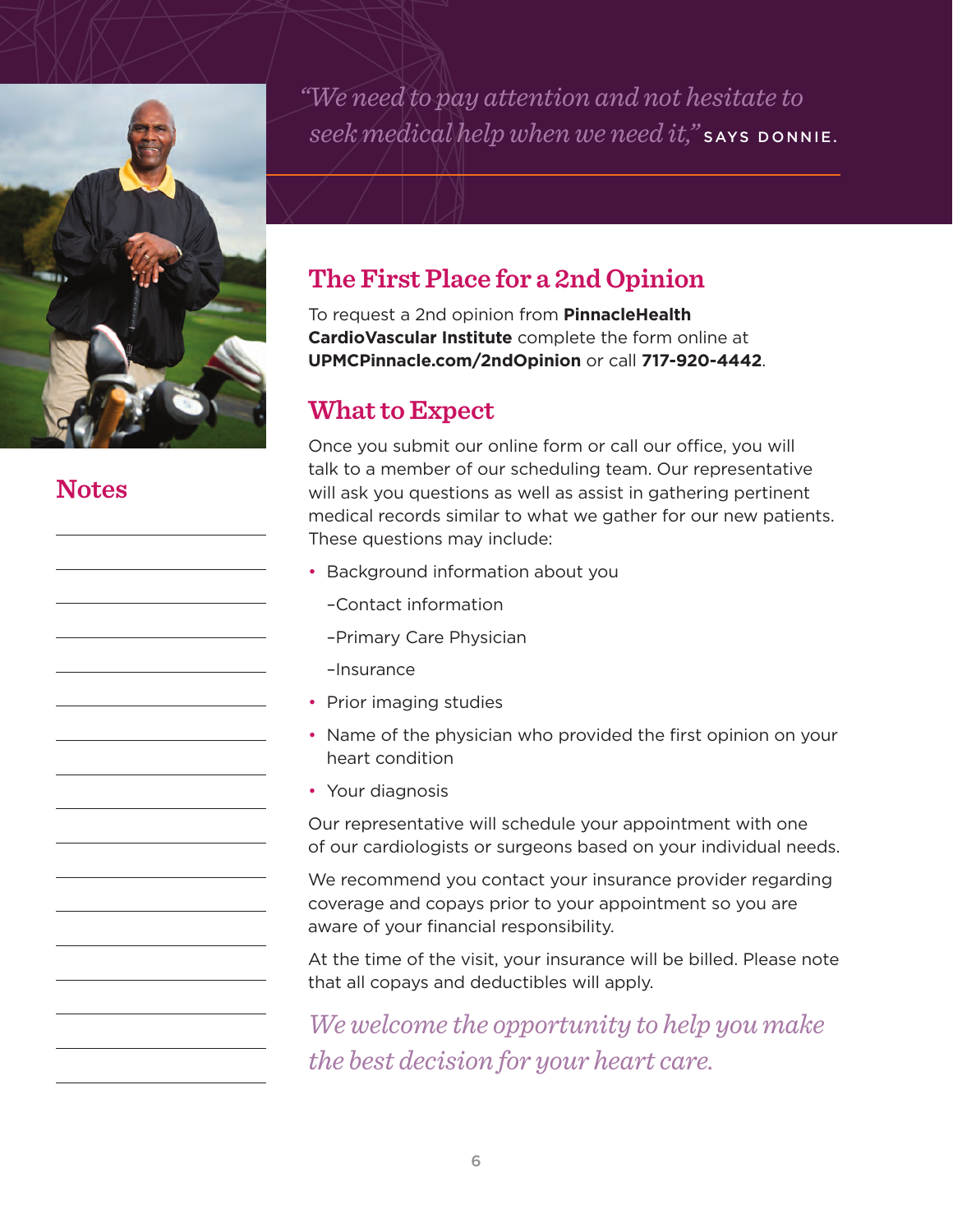#### **PinnacleHealth CardioVascular Institute**

Since 1956, the PinnacleHealth CardioVascular Institute has been improving and saving patients' lives. Today, PHCVI provides nationally acclaimed cardiovascular care in central Pennsylvania.

Our combined experience, leading-edge technology and collaborative approach allow us to provide our patients with access to the most treatment options, including a comprehensive range of clinical trials. Our patients benefit from the knowledge and capabilities of more than 50 physicians spanning pediatric cardiology, medical cardiology, interventional cardiology, structural heart, electrophysiology and cardiothoracic and vascular surgery.

# **UPMC Pinnacle**